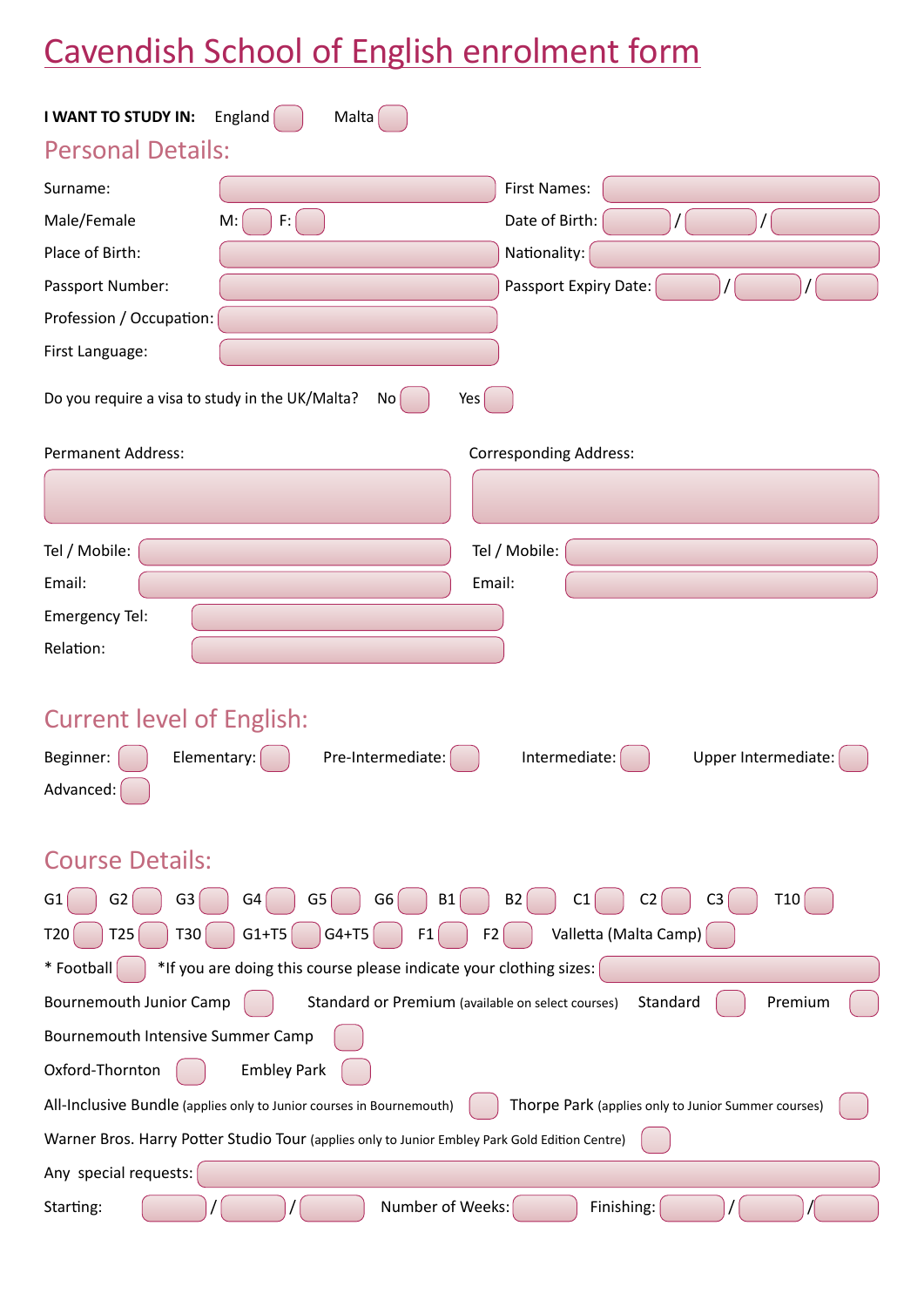# Accommodation Details: Do you wish Cavendish School to arrange accommodation on your behalf: Yes \*\*If No please state your address in the UK / Malta Type of Accommodation:  $H$  Homestay: Standard  $\begin{pmatrix} 1 & 1 \\ 1 & 1 \end{pmatrix}$  Executive Residence accommodation  $\vert$   $\vert$  Hotel Any special accommodation request: Do you smoke: Yes No No No No Reserve No Do you like pets: Yes No Medical Information: Do you have any of the following: Special dietary requirements\*  $\begin{pmatrix} 1 & 1 \end{pmatrix}$  Allergies\* Medical conditions  $\begin{pmatrix} 1 & 1 \end{pmatrix}$  Special needs or requirements Please give details:

| If your child has an asthma inhaler or an anti-allergy Epi pen, we advise them to bring one for their use plus a spare for |
|----------------------------------------------------------------------------------------------------------------------------|

If your child has an asthma inhaler or an anti-allergy Epi pen, we advise them to bring one for their use plus a spare for us to keep in case of emergencies.

\* Special dietary requirements and allergies may incur an additional charge. Contact for details.

## Flight Information:

| Do you need pick up from the airport (please enquire for price): Yes* |                      | No.                   |
|-----------------------------------------------------------------------|----------------------|-----------------------|
| Airport pick-up & drop-off service                                    | Airport pick-up only | Airport drop-off only |
| Arrival: Name of airport                                              | Flight date:         |                       |
| Flight No.<br>Arrival Time                                            |                      |                       |
| Departure: Name of airport                                            | Flight date:         |                       |
| Flight No.<br>Departure Time                                          |                      |                       |

\* JUNIOR SUMMER CAMPS ONLY: If your child is **NOT** arriving or departing from Heathrow between 09:00 - 15:00 you **MUST** book an individual airport transfer. We also advise you to check with your airline provider whether your child requires UM Service, if aged between 9-15. We can then arrange UMS for an extra charge of £55 per way.

Shared Heathrow Airport transfer service: Arrival day - Sunday only/Departure day - Saturday only (Bournemouth) and Sunday Only (Gold Edition Centres).

### Payment options

**Enrolling through an agency:** Please return the completed enrolment form to the agency and follow their instructions.

**Enrolling directly to Cavendish School of English:** Please return the completed enrolment form to us. Payments can be made by BACS or credit/debit card (for courses in Malta, we can only accept BACS). Please note that the sender is responsible for any bank/card charges. Alternatively, you may pay via 'Pay to Study': please go to *www.cavendishschool.paytostudy.com* and follow the payment instructions. There is no charge for a Pay To Study payment.